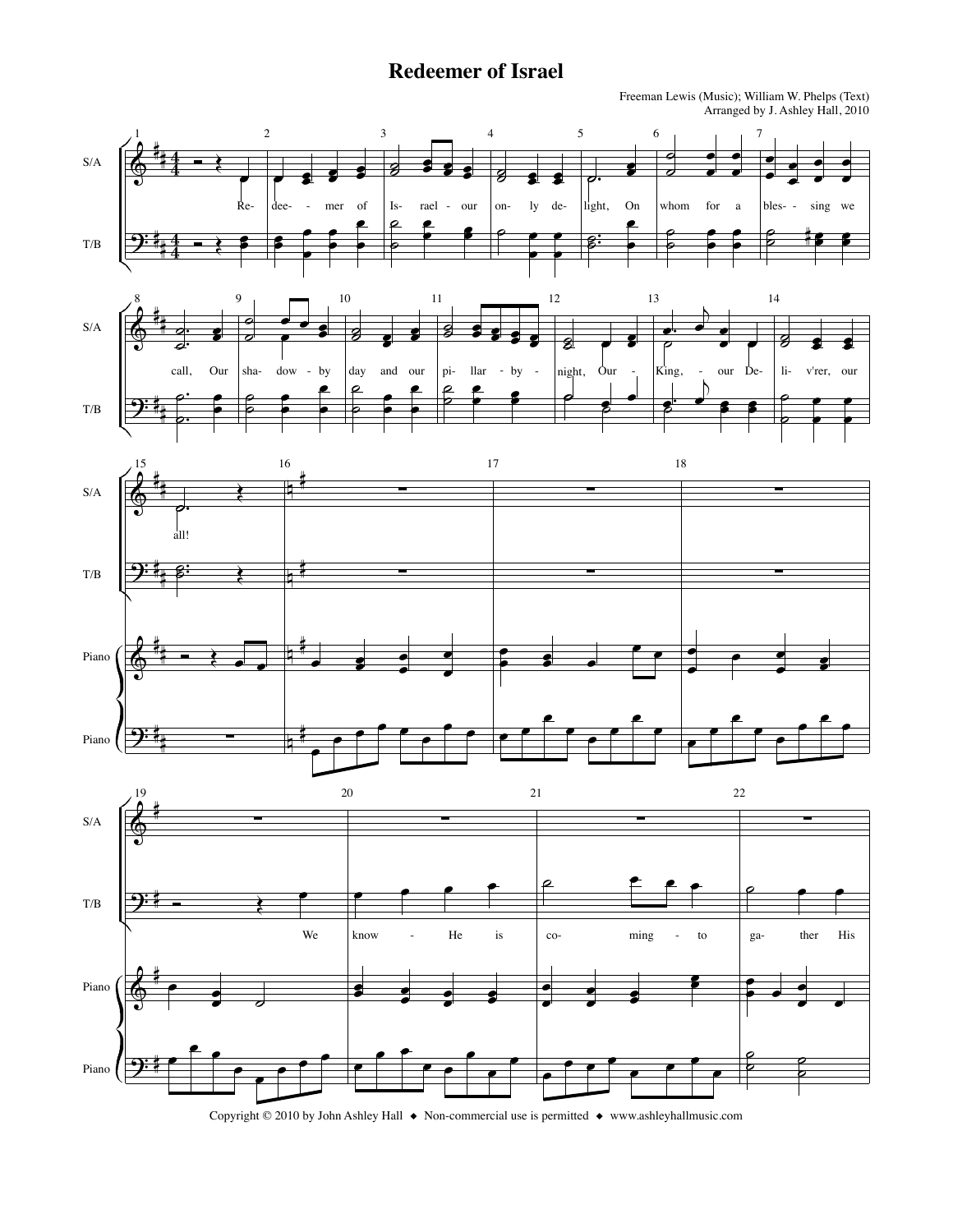

Copyright © 2010 by John Ashley Hall  $\bullet$  Non-commercial use is permitted  $\bullet$  www.ashleyhallmusic.com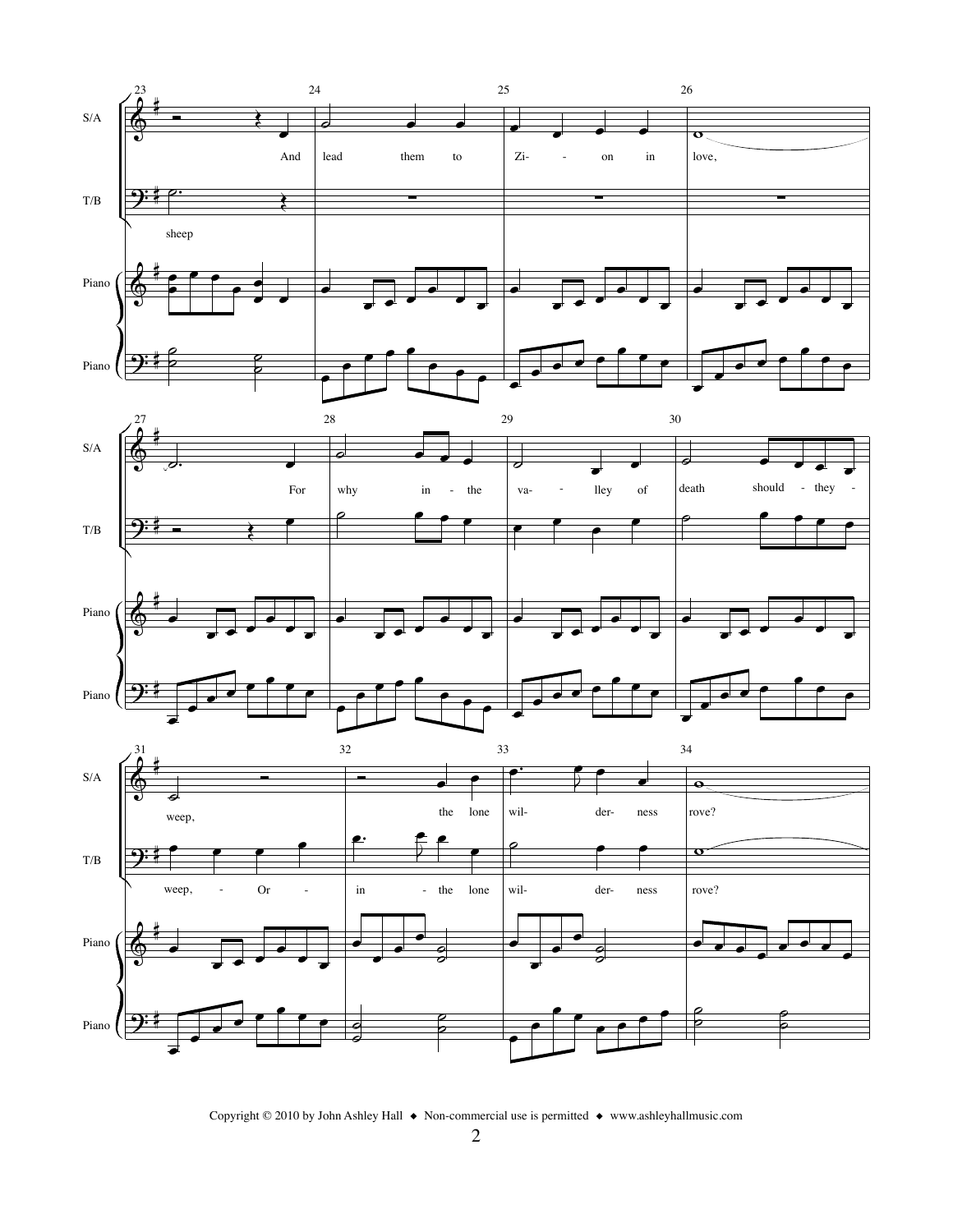



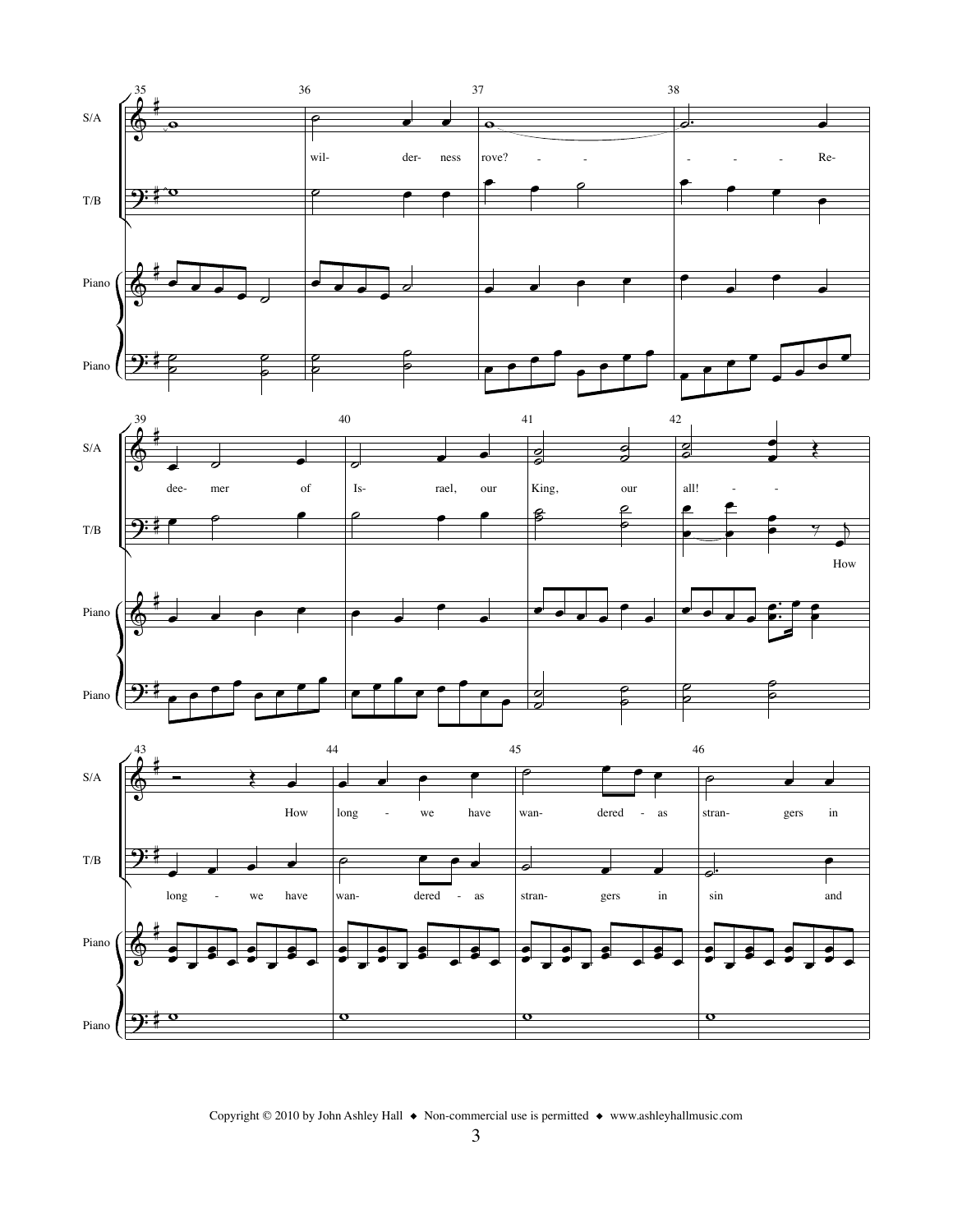

Copyright © 2010 by John Ashley Hall ◆ Non-commercial use is permitted ◆ www.ashleyhallmusic.com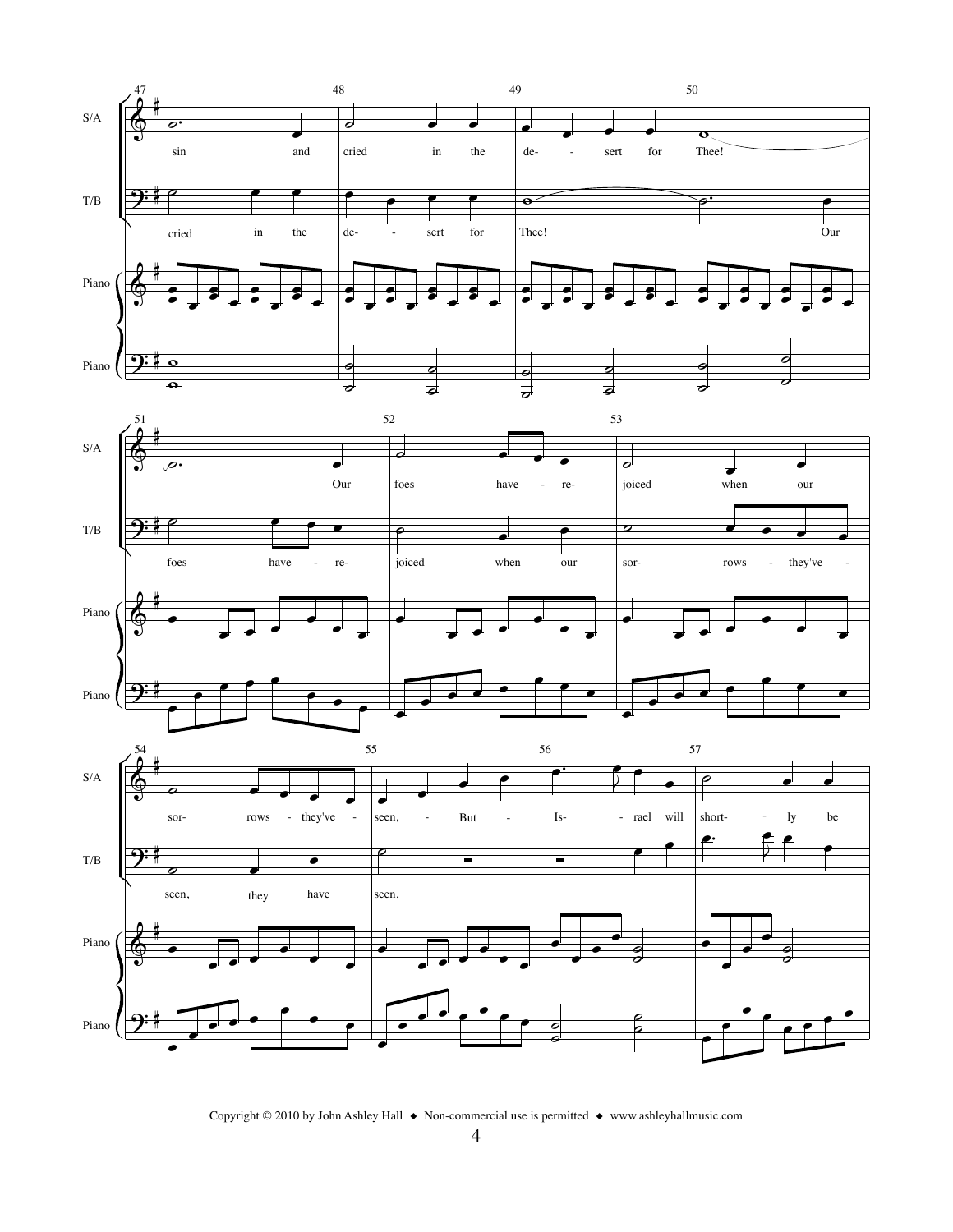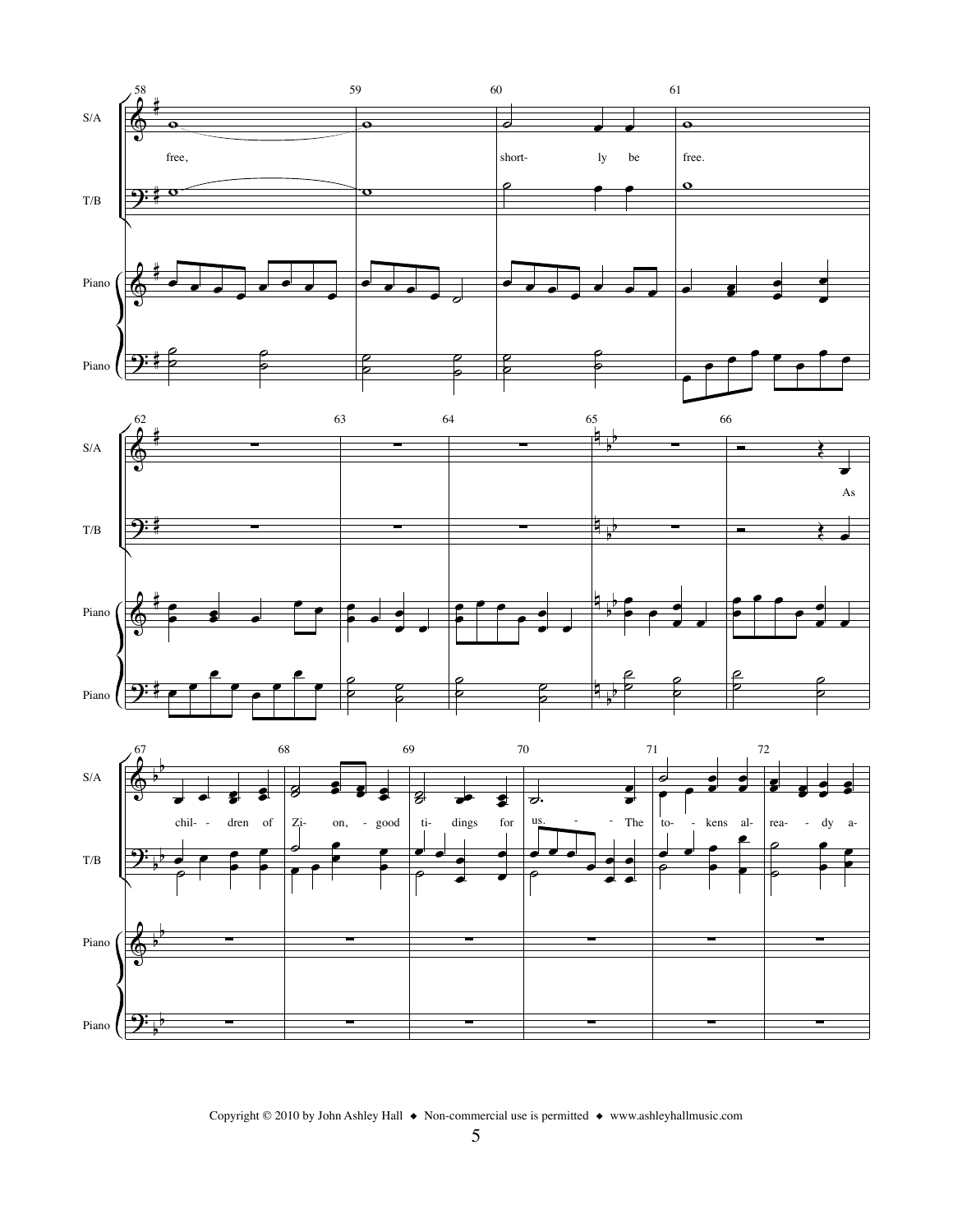



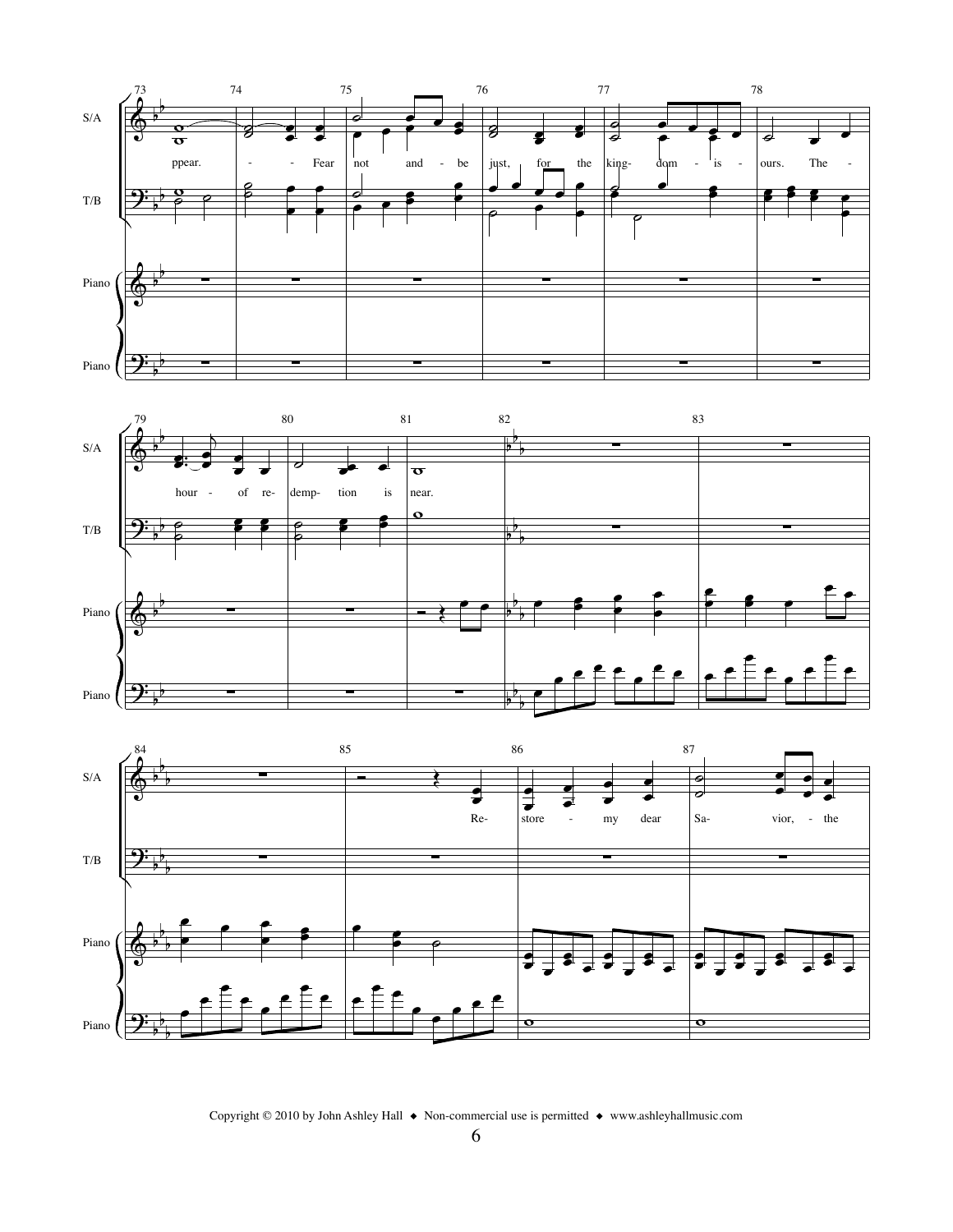





Copyright © 2010 by John Ashley Hall  $\bullet$  Non-commercial use is permitted  $\bullet$  www.ashleyhallmusic.com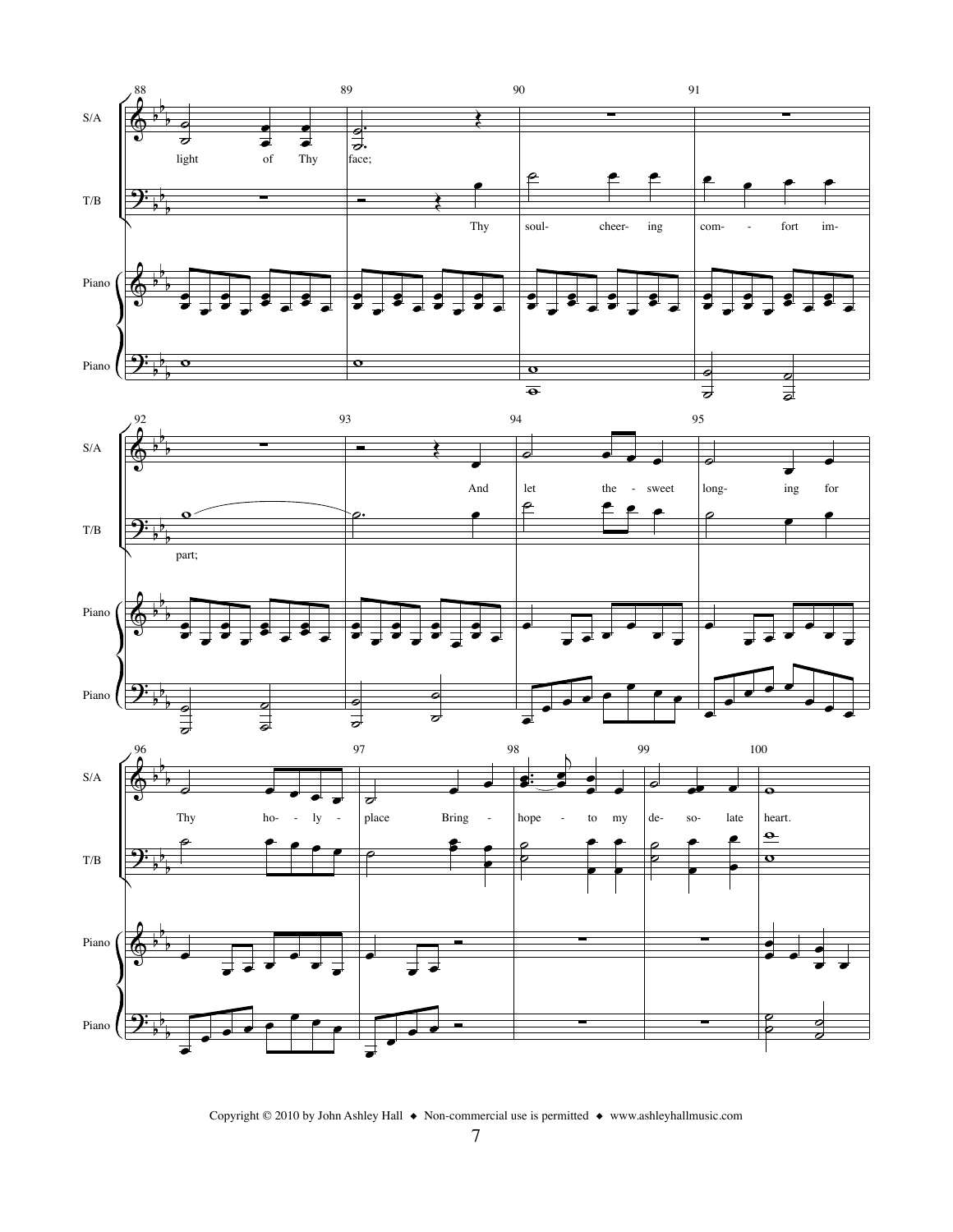





Copyright © 2010 by John Ashley Hall  $\bullet$  Non-commercial use is permitted  $\bullet$  www.ashleyhallmusic.com